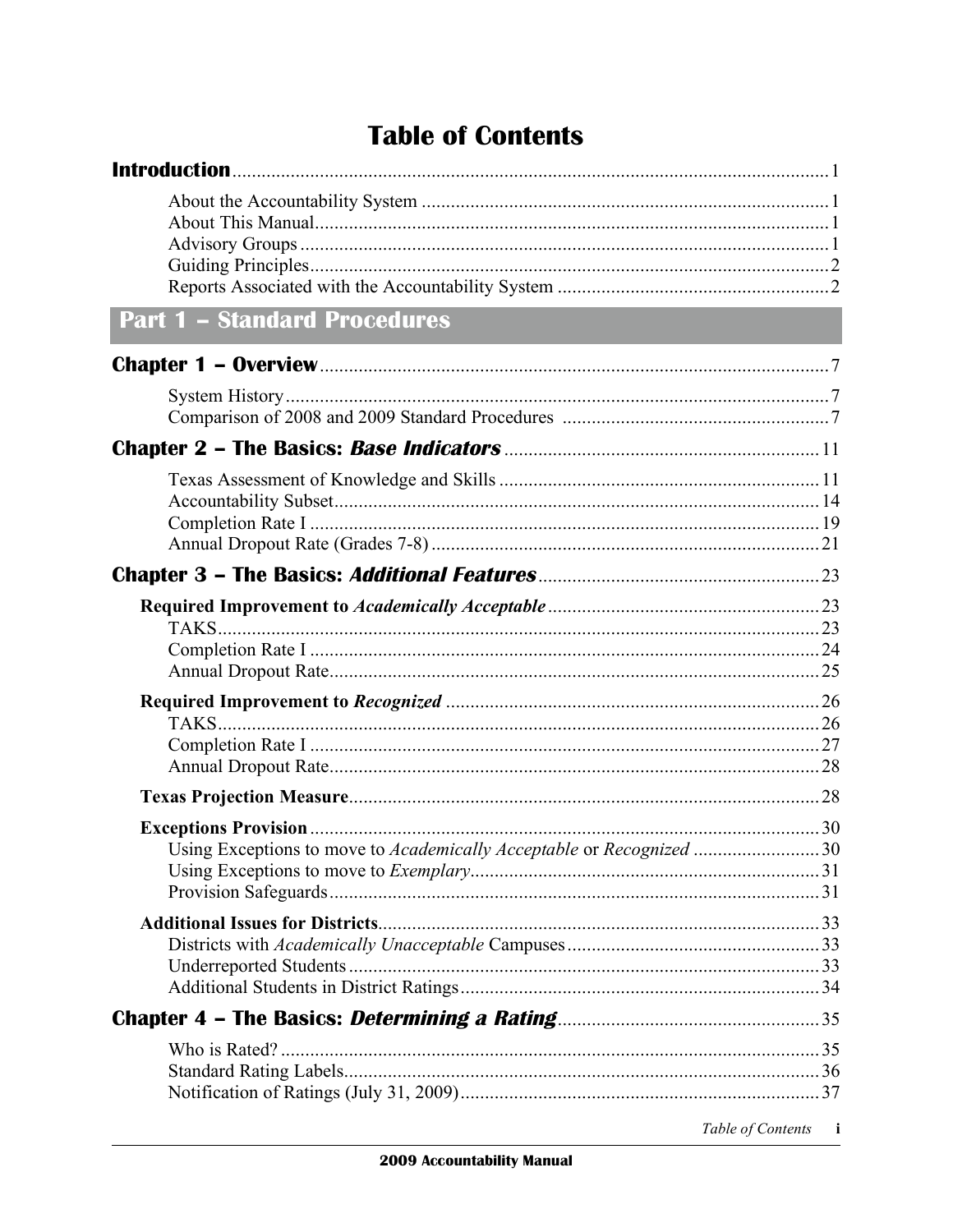| Texas Success Initiative (TSI) - Higher Education Readiness Component: ELA  63 |  |
|--------------------------------------------------------------------------------|--|
| Texas Success Initiative (TSI) - Higher Education Readiness Component:         |  |
|                                                                                |  |
|                                                                                |  |
|                                                                                |  |
|                                                                                |  |
|                                                                                |  |
|                                                                                |  |
|                                                                                |  |
|                                                                                |  |
|                                                                                |  |
|                                                                                |  |
|                                                                                |  |
|                                                                                |  |
|                                                                                |  |
|                                                                                |  |
|                                                                                |  |
|                                                                                |  |
| Texas Youth Commission Facilities Within Texas Public School Districts  71     |  |
| Juvenile Justice Alternative Education Programs and                            |  |
|                                                                                |  |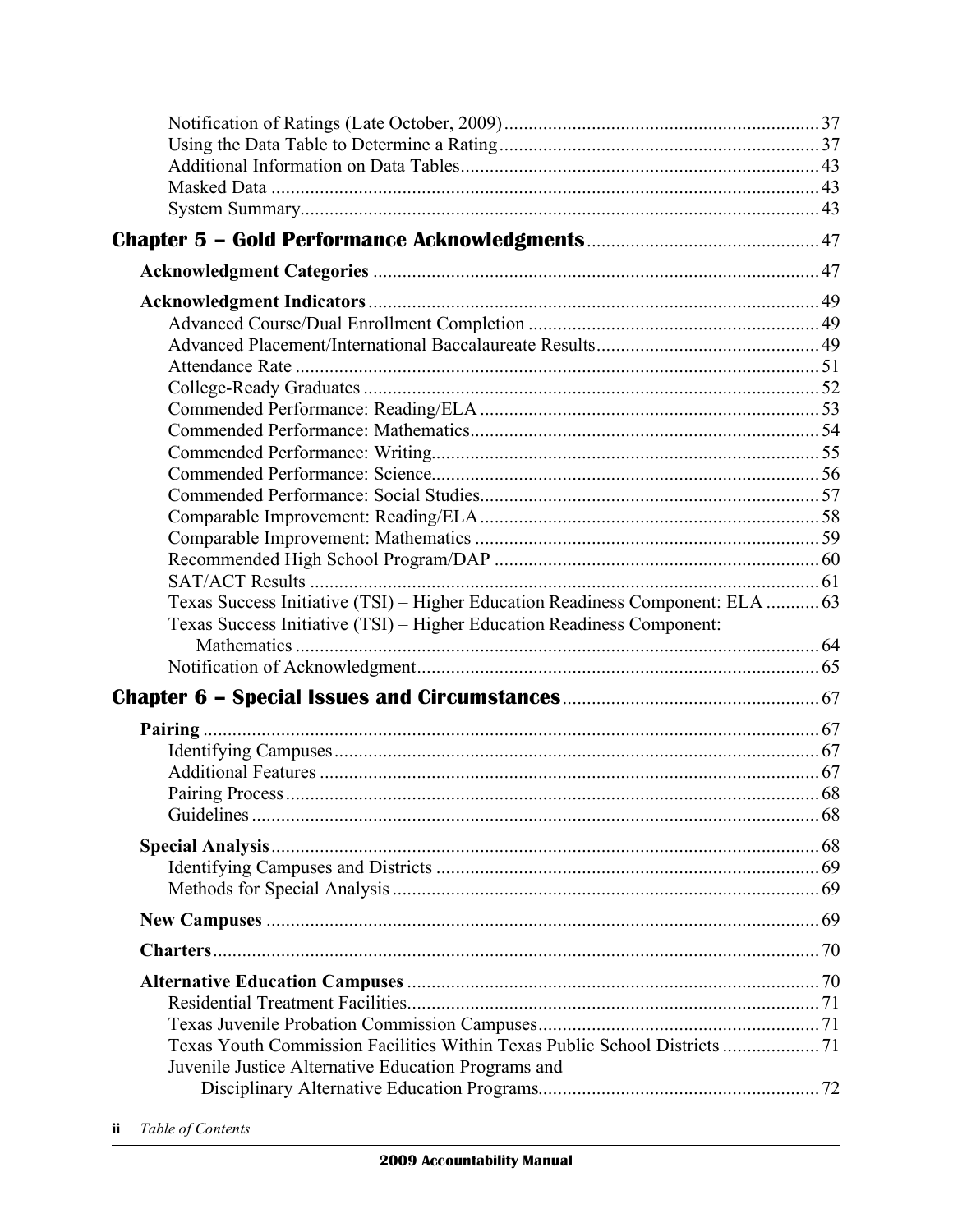| <b>Part 2 - Alternative Education Accountability (AEA) Procedures</b> |  |
|-----------------------------------------------------------------------|--|
|                                                                       |  |
|                                                                       |  |
|                                                                       |  |
|                                                                       |  |
|                                                                       |  |
|                                                                       |  |
|                                                                       |  |
|                                                                       |  |
|                                                                       |  |
|                                                                       |  |
|                                                                       |  |
|                                                                       |  |
|                                                                       |  |
|                                                                       |  |
|                                                                       |  |
|                                                                       |  |
|                                                                       |  |
|                                                                       |  |
|                                                                       |  |
|                                                                       |  |
|                                                                       |  |
|                                                                       |  |
|                                                                       |  |
|                                                                       |  |
|                                                                       |  |
|                                                                       |  |
|                                                                       |  |
|                                                                       |  |
|                                                                       |  |
|                                                                       |  |
|                                                                       |  |
|                                                                       |  |
|                                                                       |  |
| Table of Contents iii                                                 |  |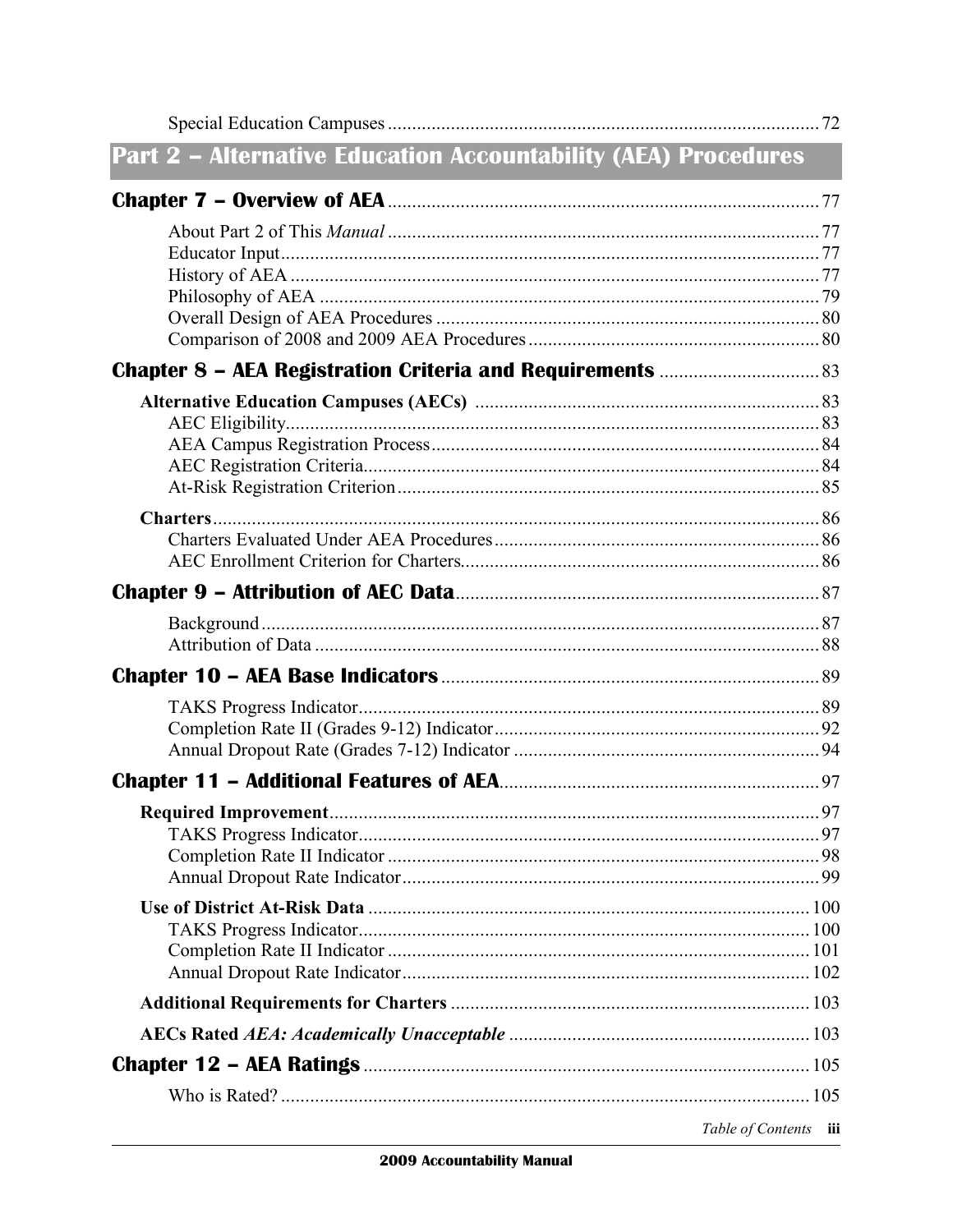| Chapter 13 - AEA Gold Performance Acknowledgments 117                             |  |
|-----------------------------------------------------------------------------------|--|
|                                                                                   |  |
|                                                                                   |  |
|                                                                                   |  |
| Advanced Placement/International Baccalaureate (AP/IB) Results  119               |  |
|                                                                                   |  |
|                                                                                   |  |
| Commended Performance Indicators: Reading/ELA, Mathematics, Writing,              |  |
| Recommended High School Program/Distinguished Achievement Program                 |  |
|                                                                                   |  |
|                                                                                   |  |
| Texas Success Initiative (TSI) - Higher Education Readiness Component Indicators: |  |
|                                                                                   |  |
|                                                                                   |  |
|                                                                                   |  |
| <b>Part 3 - Items Common to Standard and AEA Procedures</b>                       |  |
|                                                                                   |  |
|                                                                                   |  |
|                                                                                   |  |
|                                                                                   |  |
|                                                                                   |  |
|                                                                                   |  |
| No Guaranteed Outcomes                                                            |  |
|                                                                                   |  |
|                                                                                   |  |
|                                                                                   |  |
|                                                                                   |  |
|                                                                                   |  |
|                                                                                   |  |
|                                                                                   |  |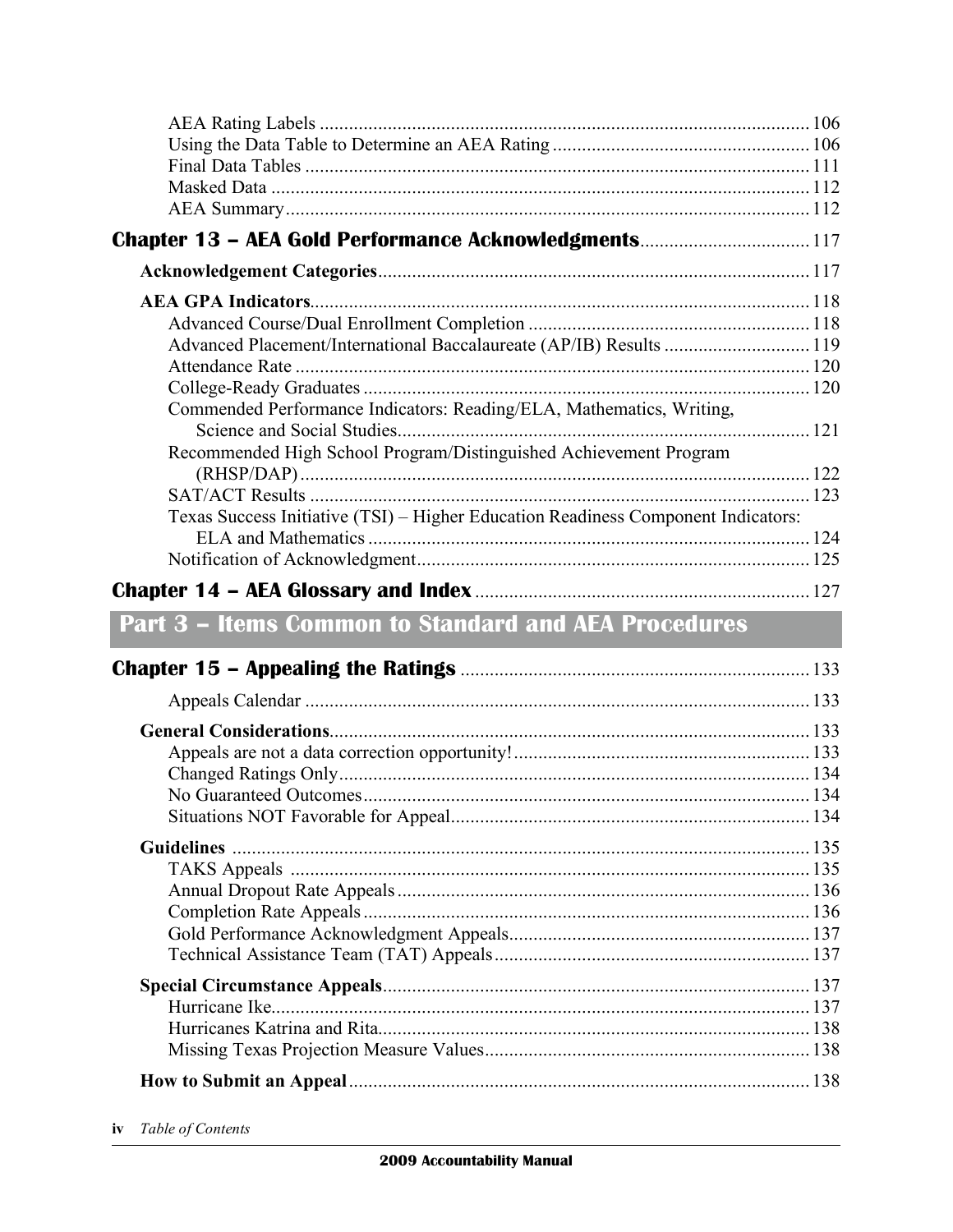| Table of Contents<br>$\mathbf{v}$ |
|-----------------------------------|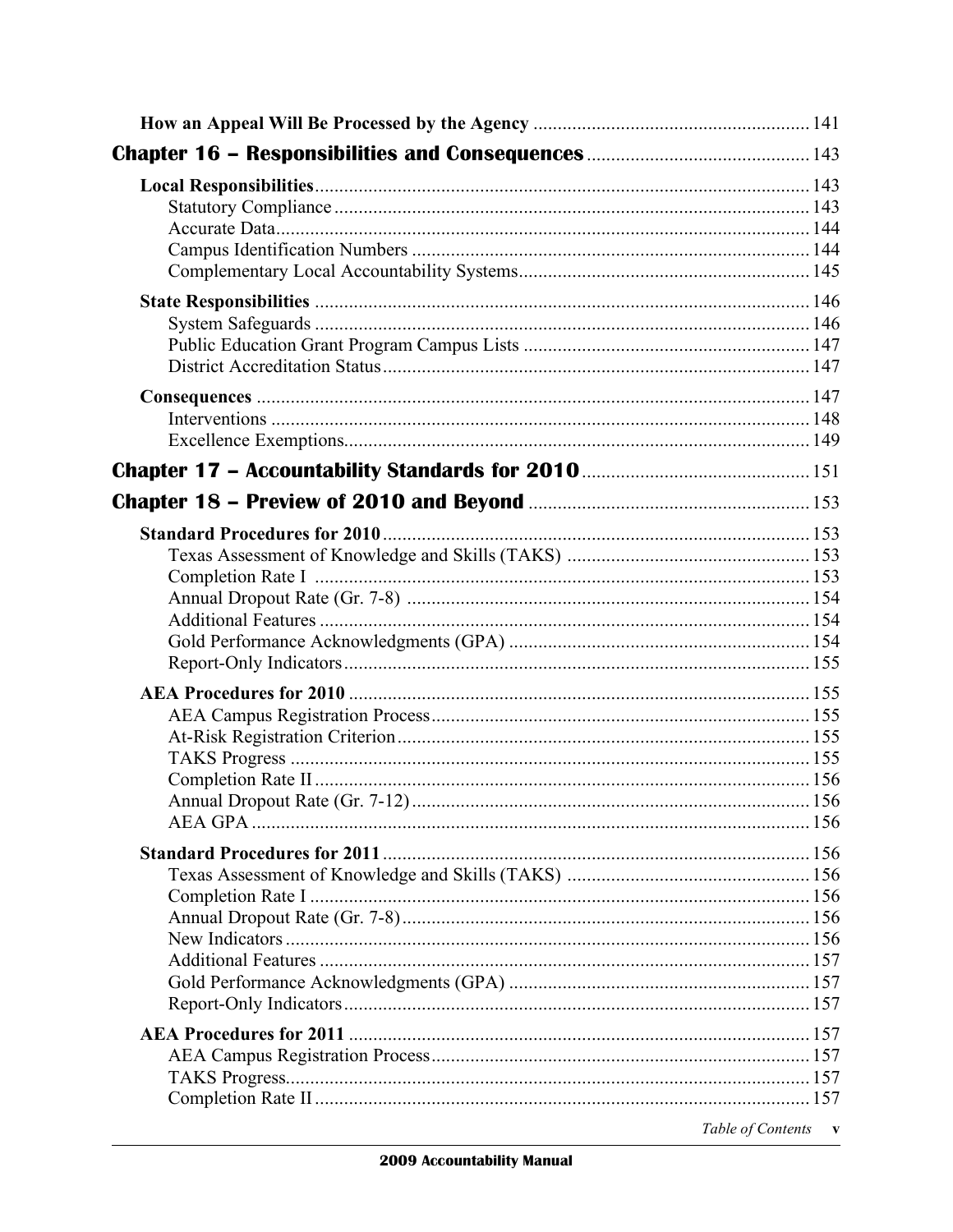## **Appendices**

| <b>Appendix C - Comparison of State and Federal Systems 173</b>         |  |
|-------------------------------------------------------------------------|--|
|                                                                         |  |
| <b>Appendix E – Texas Growth Index and Texas Projection Measure 197</b> |  |
|                                                                         |  |
|                                                                         |  |
|                                                                         |  |
|                                                                         |  |
|                                                                         |  |
|                                                                         |  |

## **Tables**

| Table 16: Use of Completion Rate II Data of At-Risk Students in the District 102 |  |
|----------------------------------------------------------------------------------|--|
| Table 17: Use of Annual Dropout Data of At-Risk Students in the District 103     |  |
|                                                                                  |  |
|                                                                                  |  |
|                                                                                  |  |